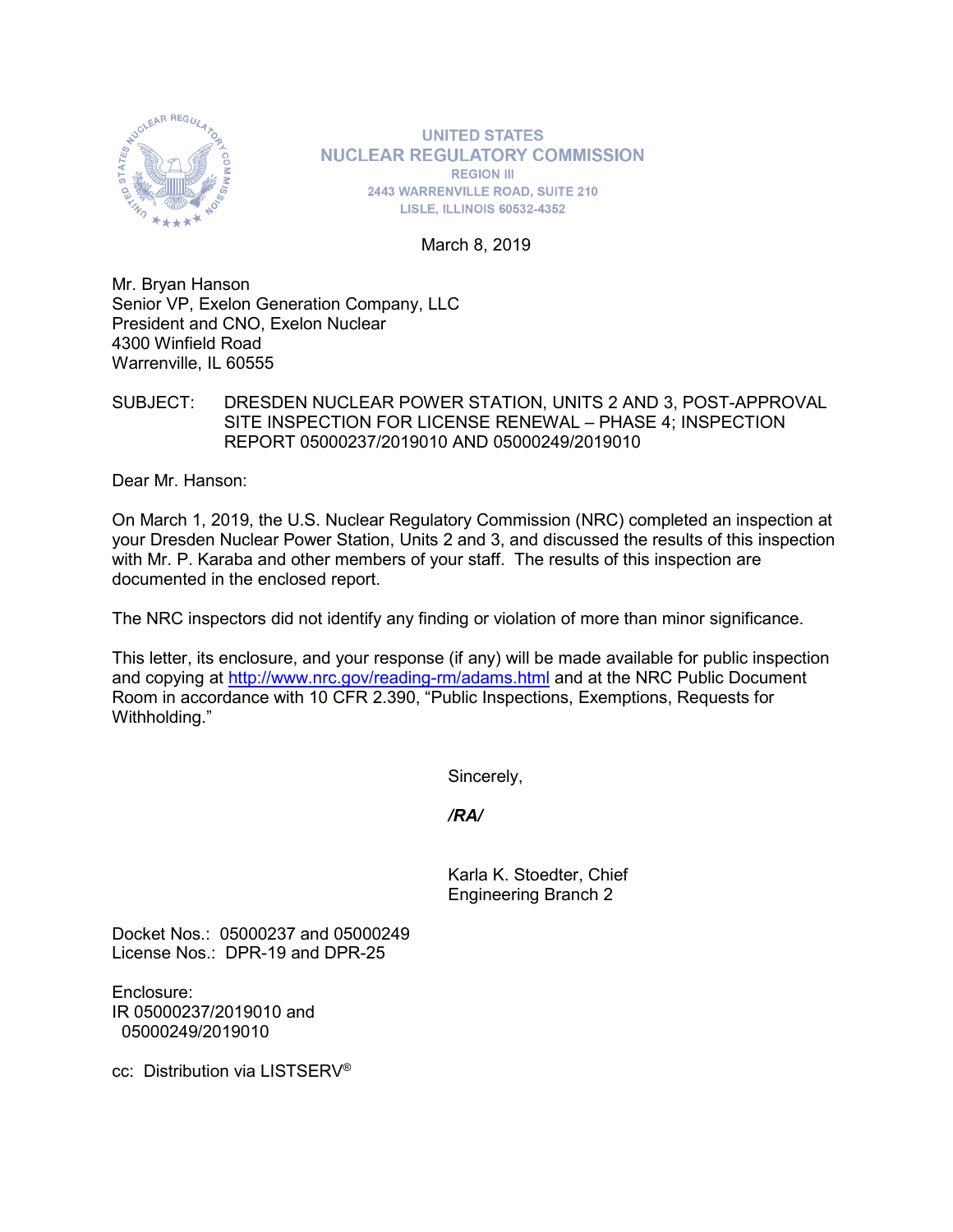#### <u>DISTRIBUTION:</u>

Michael McCoppin RidsNrrDorlLpl3 RidsNrrPMDresden Resource RidsNrrDirsIrib Resource Darrell Roberts John Giessner Jamnes Cameron Allan Barker DRPIII **DRSIII** [ROPreports.Resource@nrc.gov](mailto:ROPreports.Resource@nrc.gov)

### ADAMS ACCESSION NUMBER: ML19070A056

| $\boxtimes$ SUNSI Review<br>Complete<br>By: Karla Stoedter |             | <b>ADAMS</b><br>$\boxtimes$ Yes $\Box$<br>No. | $\boxtimes$ Publicly<br>Available<br>$\Box$ Non-Publicly<br>Available |  | $\boxtimes$ Non-<br>Sensitive<br>$\Box$ Sensitive |  | Keyword:<br><b>NRC-002</b> |  |
|------------------------------------------------------------|-------------|-----------------------------------------------|-----------------------------------------------------------------------|--|---------------------------------------------------|--|----------------------------|--|
|                                                            |             |                                               |                                                                       |  |                                                   |  |                            |  |
| <b>OFFICE</b>                                              | <b>RIII</b> | <b>RIII</b>                                   |                                                                       |  |                                                   |  |                            |  |
| <b>NAME</b>                                                | JCorujo-    | <b>KStoedter</b>                              |                                                                       |  |                                                   |  |                            |  |
|                                                            | Sandin:cl   |                                               |                                                                       |  |                                                   |  |                            |  |
| SIGNATURE                                                  | /RA/        | /RA/                                          |                                                                       |  |                                                   |  |                            |  |
| <b>DATE</b>                                                | 03/08/19    | 03/08/19                                      |                                                                       |  |                                                   |  |                            |  |
|                                                            |             |                                               |                                                                       |  |                                                   |  |                            |  |

**OFFICIAL RECORD COPY**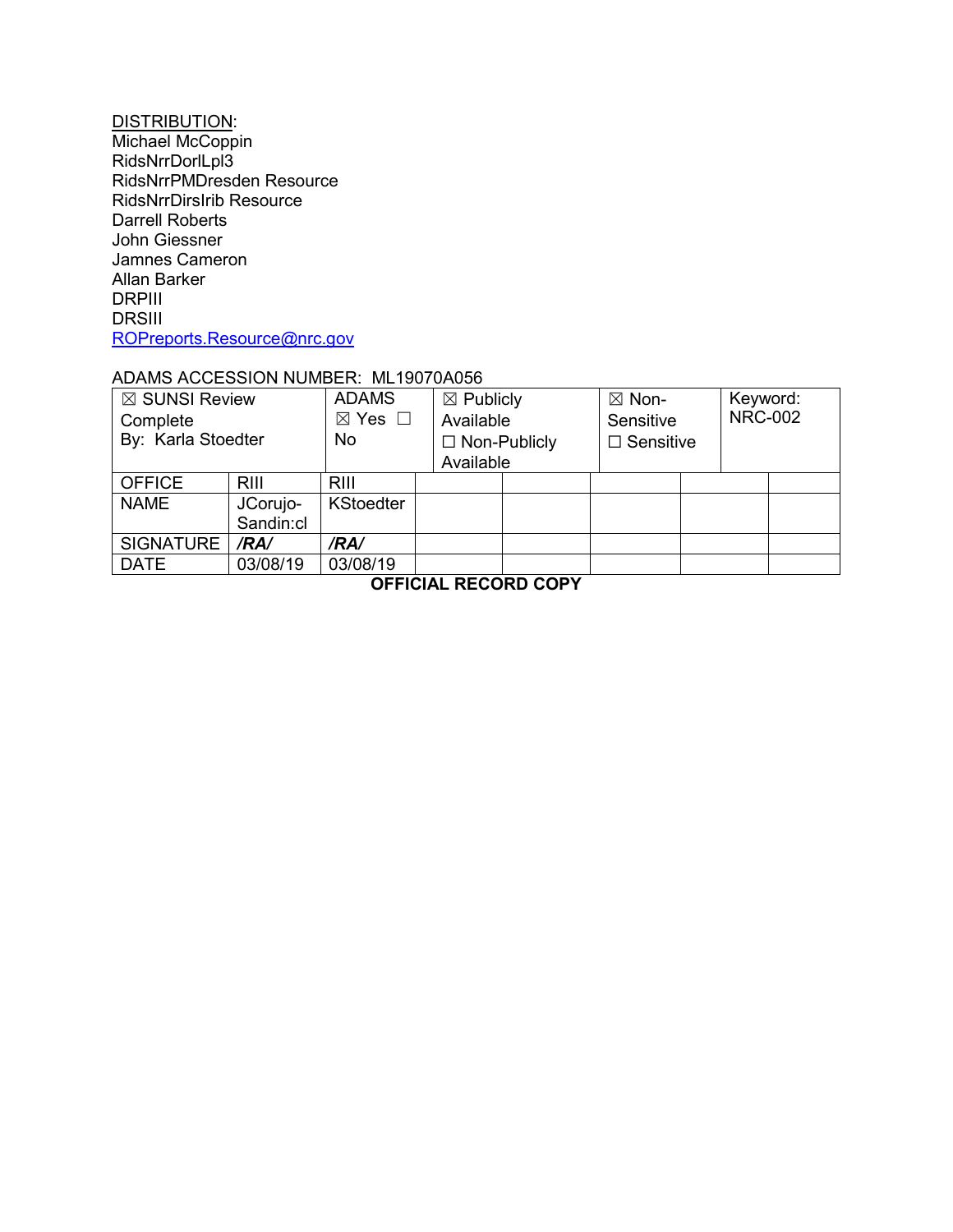# **U.S. NUCLEAR REGULATORY COMMISSION Inspection Report**

|                                        | Docket Number(s): 05000237 and 05000249                                                                              |  |  |  |  |
|----------------------------------------|----------------------------------------------------------------------------------------------------------------------|--|--|--|--|
|                                        | License Number(s): DPR-19 and DPR-25                                                                                 |  |  |  |  |
| Report Number(s):                      | 05000237/2019010 and 05000249/2019010                                                                                |  |  |  |  |
| Enterprise Identifier: I-2019-010-0041 |                                                                                                                      |  |  |  |  |
| Licensee:                              | Exelon Generation Co., LLC                                                                                           |  |  |  |  |
| Facility:                              | Dresden Nuclear Power Station, Units 2 and 3                                                                         |  |  |  |  |
| Location:                              | Morris, IL                                                                                                           |  |  |  |  |
| <b>Inspection Dates:</b>               | February 24, 2019 to March 02, 2019                                                                                  |  |  |  |  |
| Inspectors:                            | J. Corujo-Sandin, Senior Reactor Inspector<br>J. Neurauter, Senior Reactor Inspector<br>G. O'Dwyer, Reactor Engineer |  |  |  |  |
| Approved By:                           | Karla K. Stoedter, Chief<br><b>Engineering Branch 2</b><br>Division of Reactor Safety                                |  |  |  |  |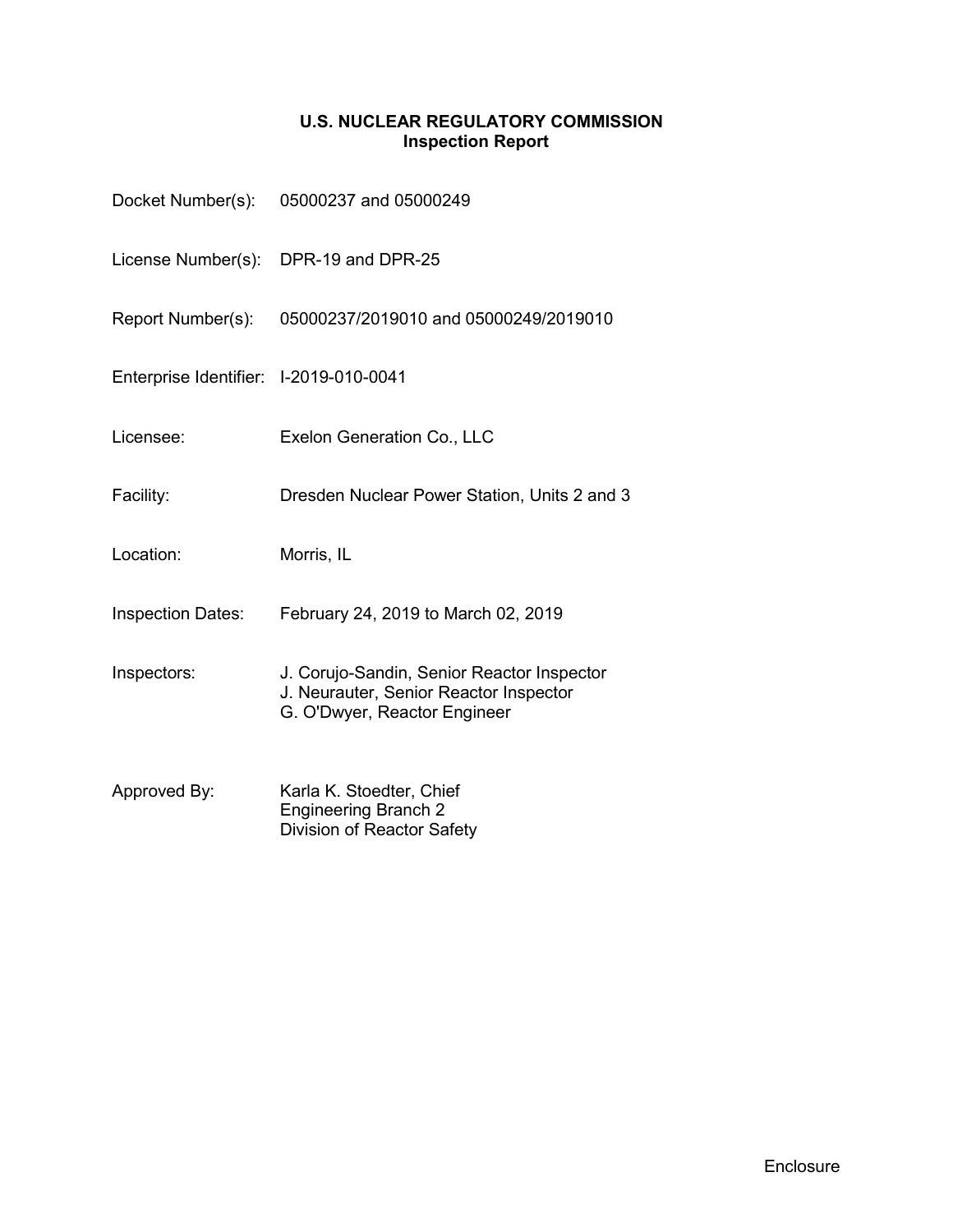#### **SUMMARY**

The U.S. Nuclear Regulatory Commission (NRC) continued monitoring the licensee's performance by conducting a Post-Approval Site Inspection for License Renewal – Phase 4 inspection at Dresden Nuclear Power Station, Units 2 and 3, in accordance with the Reactor Oversight Process. The Reactor Oversight Process is the NRC's program for overseeing the safe operation of commercial nuclear power reactors. Refer to <https://www.nrc.gov/reactors/operating/oversight.html> for more information. Findings and violations being considered in the NRC's assessment are summarized in the table below.

# **List of Findings and Violations**

No findings were identified.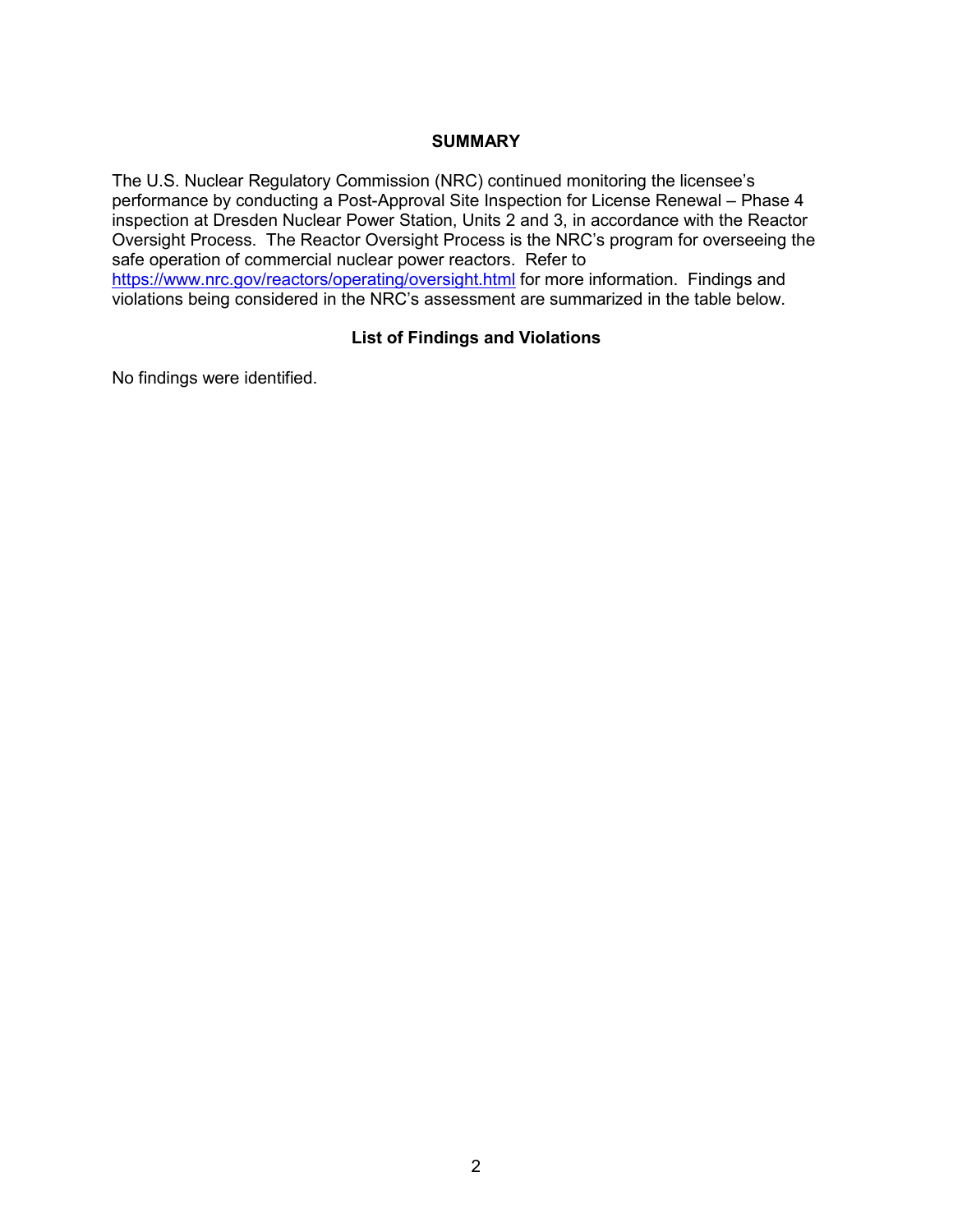# **INSPECTION SCOPES**

Inspections were conducted using the appropriate portions of the inspection procedures (IPs) in effect at the beginning of the inspection unless otherwise noted. Currently approved IPs with their attached revision histories are located on the public website at [http://www.nrc.gov/reading](http://www.nrc.gov/reading-rm/doc-collections/insp-manual/inspection-procedure/index.html)[rm/doc-collections/insp-manual/inspection-procedure/index.html.](http://www.nrc.gov/reading-rm/doc-collections/insp-manual/inspection-procedure/index.html) Samples were declared complete when the IP requirements most appropriate to the inspection activity were met consistent with Inspection Manual Chapter (IMC) 2515, "Light-Water Reactor Inspection Program - Operations Phase." The inspectors reviewed selected procedures and records, observed activities, and interviewed personnel to assess licensee performance and compliance with Commission rules and regulations, license conditions, site procedures, and standards.

# **OTHER ACTIVITIES – TEMPORARY INSTRUCTIONS, INFREQUENT AND ABNORMAL**

# 71003 - Post-Approval Site Inspection for License Renewal

The team selected eight Aging Management Programs (AMPs) for evaluation considering risk insights and programs that were enhanced or new under the renewed operating license. The team also considered for selection those programs with monitoring results that were performed for the first time or those that identified examination or test results not experienced in the past. For the AMPs selected, the team reviewed records, interviewed plant staff, and conducted plant walkdowns to evaluate whether AMP elements were being implemented involving program scope, preventive actions, parameters monitored or inspected, detection of aging effects, monitoring and trending, acceptance criteria, corrective actions, confirmation process, administrative controls, and operating experience.

The following AMPs were evaluated by the team:

#### Post-Approval Site Inspection for License Renewal (8 Samples)

- (1) A.1.13 Open-Cycle Cooling Water System
- (2) A.1.18 Fire Protection
- (3) A.1.25 Buried Piping and Tanks Inspection
- (4) A.1.26 ASME Section XI, Subsection IWE
- (5) A.1.28 10 CFR Part 50, Appendix J
- (6) A.1.30 Structures Monitoring Program
- (7) A.1.32 Protective Coating Monitoring and Maintenance Program
- (8) A.2.9 Periodic Inspection of Components Subject to Moist Air Environments

#### **INSPECTION RESULTS**

No findings were identified.

#### **EXIT MEETINGS AND DEBRIEFS**

The inspectors confirmed that proprietary information was controlled to protect from public disclosure.

• On March 1, 2019, the inspector presented the Post-Approval Site Inspection for License Renewal – Phase 4 inspection results to Mr. P. Karaba and other members of the licensee staff.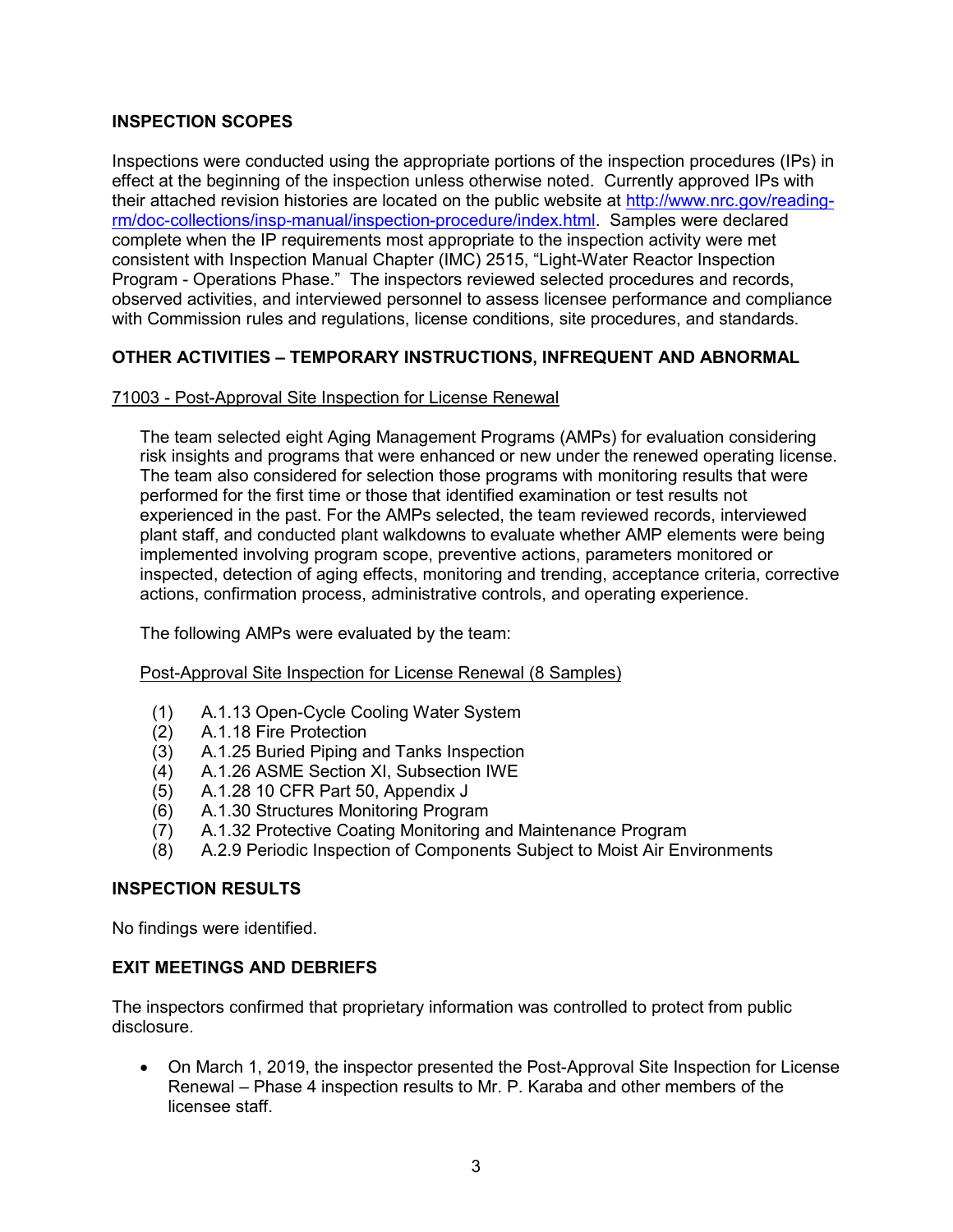# **DOCUMENTS REVIEWED**

### **Procedures**

DFPS 4123-01; UNIT 1 Diesel Fire Pump Operability; Revision 52 DFPS 4123-05; 2/3 Diesel Fire Pump Operability; Revision 56 DFPS 4175-02; Operating Fire Stop - Break Surveillance; Revision 33 DOS 7000-26; LLRT for U2/3 FW Valve 0220-58A & 62A; Revision 9 ER-AA-2002; System and Equipment Health Monitoring; Revision 21 ER-AA-450; Structures Monitoring; Revision 7 ER-AA-700; License Renewal Implementation Program; Revision 7 ER-AA-700-1003; Screening and Evaluation of Potential Aging Issues; Revision 4 ER-DR-450-1001; Dresden Structures Monitoring Instructions; Revision 0 PI-AA-120; Issue Identification and Screening Process; Revision 8 PI-AA-125; Corrective Action Program (CAP) Procedure; Revision 6

#### **Corrective Action Documents Reviewed**

AR 2682197; Turbine Building – Parapet Roof Flashing Gaps; 06/15/2016 AR 2682322; Unit 2 Siren Fallen Off of Wall Mount; 06/15/2016 AR 4071235; Drywell to Torus Bellows Seal Leakage Identified; 11/05/2017 AR 4221947; Containment Aging Management Trending; 02/20/2019 AR 4203856; Evaluation Required for AMP B.1.33; 12/17/18 AR 2735372; Corroded FP Pipe in LP Heater Bay; 11/01/2016 AR 2585973; Corrosion Found on Support During ISI Inspection; 11/12/2015 AR 2503911; License Renewal (VT-3 Like) Exam for Removed U3 2301-45 VLV; 05/21/2015 AR 4140970; 3-3916-500 U3 H2 Cooler Bypass Valve Leaking; 05/24/2018 AR 3972462; 1DPM Leak on Valve 2-1301-31; 02/10/2017 AR 4173566; 2/3 Screen Refuse Pump Header Leak; 09/15/2018 AR 4165107; Leak Identified on the Fire Protection Piping; 08/17/2018 AR 2729795; U3 HPCI Oil Filter DP High; 10/19/2016 AR 2742528; Steam Leak on 2-1301-16 Has Increased; 11/18/2016 AR 4059273; Repair of Leak on Fire Header Piping in 2/3 Cribhouse Failed; 10/04/2017 AR 4069866; 2B RFP Casing Degraded; 11/01/2017 AR 2412330; 20 Coating Repair Inspections Delayed to D3R24; 11/15/2014 AR 0992249; Containment Coating D2R21 Walkdown Results; 11/06/2009 AR 0625190; NOS IDs Damage to U2 SBO DG Flexible Metal Hose; 05/03/2007 AR 4157186; Missed LR Commitments in AMP B.2.9 #1; 07/19/2018 AR 4157188; Missed LR Commitments in AMP B.2.9 #2; 07/19/2018 AR 1442008; Metal Separation In Unit 3 HPCI Stop Valve; 11/18/2012 AR 4068766; Main Steam inboard isolation AOV AO 2-0203-1A; 11/17/2017 AR 4068772; Main Steam Outboard isolation AOV AO 2-0203-2D; 11/17/2017 AR 4078878; Fire Barrier Penetration F-190-06 Inoperable; 11/29/2017 AR 4013601; Degraded Unit 3 CCSW Piping Identified; 05/22/2017 AR 1119624; Flanges Need Repair or Replacement on 2/3 CREVS RCU Heat Exchanger; 09/29/2010 AR 2726172; 3B TBCCW HX Tube Side Drain Line Plugged; 10/10/2016 AR 0907762; Shrinkage Cracks – West Control Room Removable Block Wall; 04/14/2009 AR 1642745; PMC-Fire Barrier for Penetration F-116-8 is Inoperable; 04/03/2014 AR 1642750; PMC-Fire Barrier for Penetration F-116-7 Inoperable; 04/03/2014 AR 1633156; Elbow Degraded and in Need of Replacement (WO 01618361-01); 01/13/2014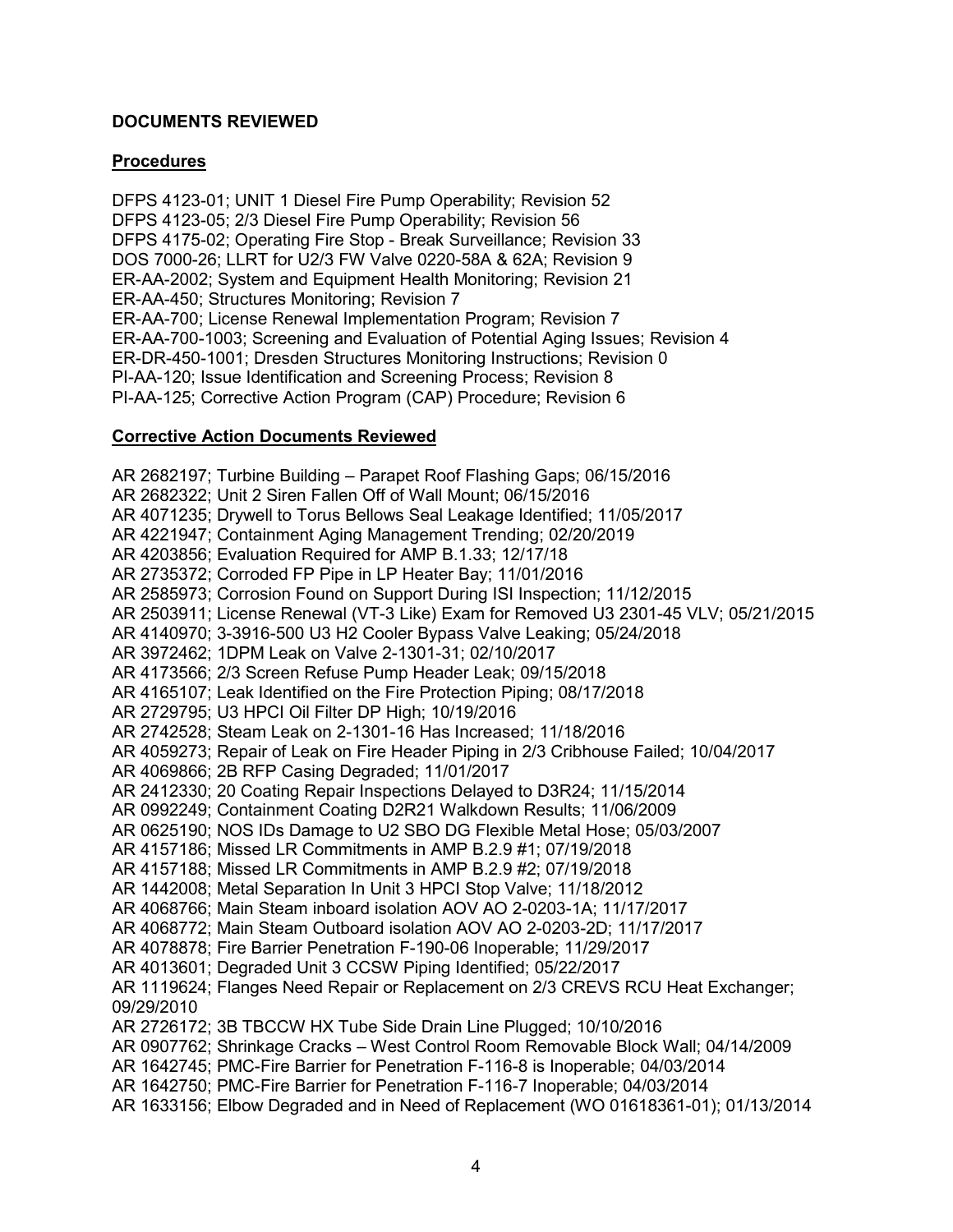AR 2409106; Drywell Shell Thickness Measurements for Aging Management Program; 11/08/2014 AR 2516061; High Pressure Drop Found During FP Yard Loop Test; 06/17/2015 AR 2578570; License Renewal Exam Results on CCSW Keepfill Check Valves; 10/29/2015 AR 2585794; LR-Unit 2 License Renewal HPCI Turbine Casing Inspection; 11/11/2015 AR 2638773; PMC: Fire Penetration 186-4 Degraded but Operable; 03/10/2016 AR 2682417; Loose Unit 2 Emergency Diesel Generator Vent Cover Flashing; 06/13/2016 AR 2701885; Missing Tube Clamp in Unit 2 East Corner Room, Elevation 503; 08/08/2016 AR 2701898; Missing Conduit Clamp in Unit 2 East Corner Room, Elevation 476; 08/08/2016 AR 2714597; Pin Hole Leak on SW Strainers Backwash Outlet Header; 09/12/2016 AR 2736931; Coating Patches Within the Isolation Condenser Have Chipped Away; 11/04/2016 AR 2742531; Observe 3DPM Leak on East End-Bell of U2 Isolation Condenser; 11/18/2016 AR 3976504; Unit 3 Emergency Diesel Generator Fuel Oil Storage Tank Wall Thickness Results and Remaining Life; 02/21/2017 AR 4071835; Degraded Cable Insulation in JB at 2-3204-C-2D3 HP Heater Valve; 11/07/2017 AR 4071288; Recordable Indications on Unit 2 Drywell Moisture Barrier; 11/04/2017 AR 4071231; Drywell Sand Pocket Leakage Identified during DOS 1600-31; 11/05/2017 AR 4100694; Leak at a Weld for Drain Valve at the 2B BBCCW HX; 02/04/2018 AR 4104998; Abbreviated Maintenance on 2B Service Water Coupling; 02/16/2018 AR 4108807; Through Wall Leaks on Radwaste Service Water Piping; 02/27/2018 AR 4132695; NRC ID: Degraded LPCI Line Support in U2 Torus Basement; 04/30/2018 AR 4131127; 2018 PI&R: Potential Aging Issue Screened Incorrectly on IR 4108807; 04/26/2018 AR 4181844; U2 HPCI Drain Line 2-2323-1" Leak (Non-Safety Side); 10/09/2018 AR 4182528; Underground Fire Header Leak Near the New Diesel Tank; 10/11/2018

AR 4223423; Fire Protection Leaks to Be Evaluated As Part of Aging Management Program; 02/25/2019

ATI 101522-38; Perform As-found LLRT Dry Test DOS 7000-1; 10/30/2017

#### **Corrective Action Documents Generated as a Result of Inspection**

AR 4224765; NRC Identified 2/3-4600-B Tank Coating Chipped to Base Metal; 2/26/2019 AR 4224436; Re-evaluate Potential Aging Issue Aging Evaluation Determination – IR4182528; 02/27/2019

AR 4224716; NRC Identified Broken Strand on 2A SBO DG Flex Hose; 2/26/2019

AR 4224840; Unit 2 Emergency Diesel Generator Silencer Pipe Support on Roof; 02/28/2019 AR 4225162; NRC Identified Procedure Deficiency for Significance Level of Aging Issues IRs; 03/01/2019

AR 4225186; Structures Monitoring Program Procedure Enhancements; 02/28/2019

#### **Work Orders**

WO 1451948; PMRQ 186872-01: D2/3 Turbine Building Roofs Elevation 622'-6" and North Roofs at Elevation 567'-0"; 06/15/2016

WO 0618951-02; PMRQ 11894-04: D2/3 Inspection of Station Blackout Diesel Fuel Oil Storage Tank 2/3-5280-200; 05/09/2007

WO 1327474-03; PMRQ 370-03: D2/3 Ultrasonic Test – Emergency Diesel Generator Fuel Oil Storage Tank 2/3-5201; 03/27/2018

WO 4667585-01; PMRQ 180111-01: D2/3 Inspections of Buried Piping; 05/17/2018 WO 01904922; D2 RFL TS LLRT MSIV 203-1A & 203-2A DRY TEST; 10/30/2017 WO 04602371; D3 RFL Diver De-sluge and Coating Inspect Torus; 11/08/2018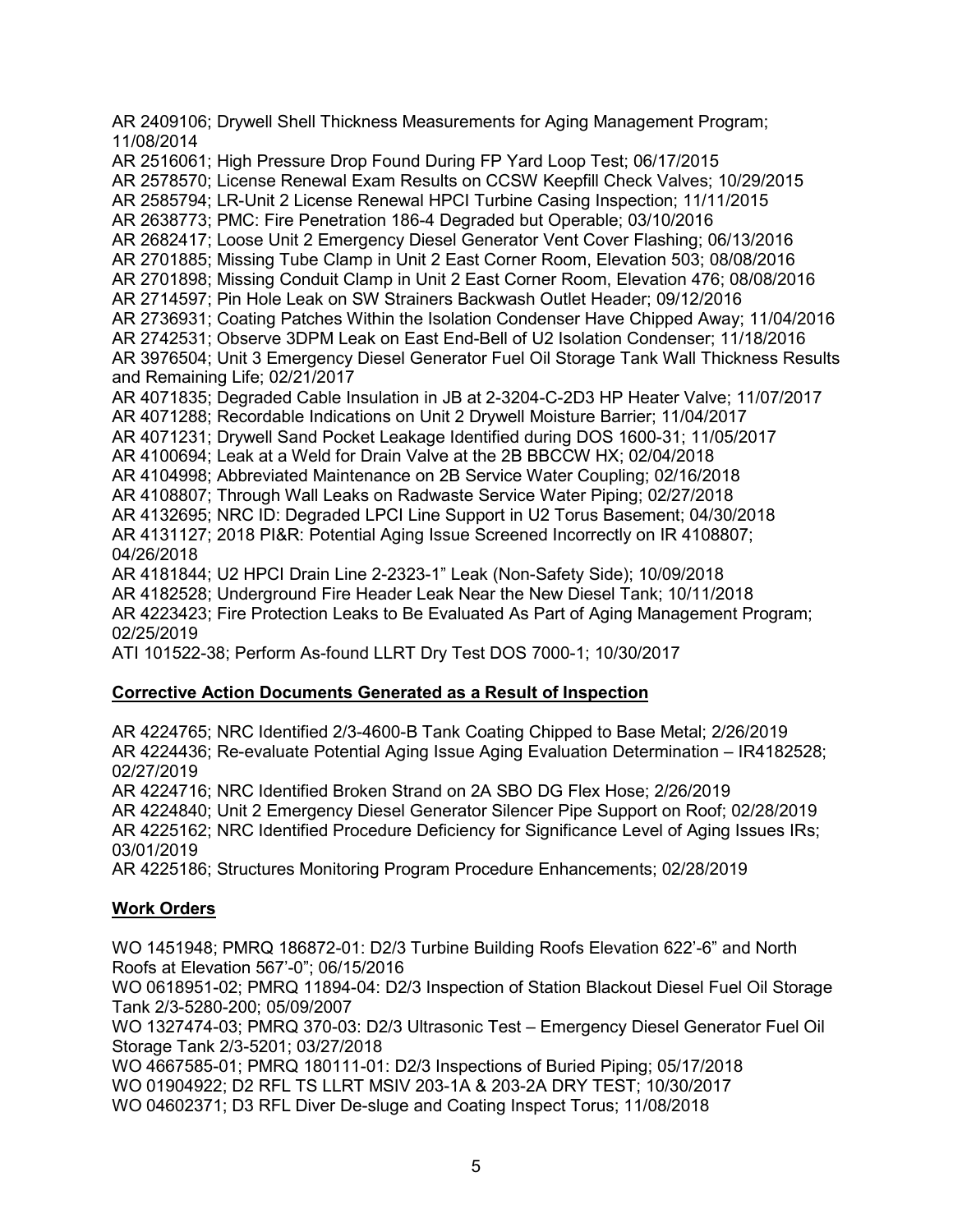WO 01794148; D3 RFL Diver De-sluge and Coating Inspect Torus; 11/11/2016 WO 01904925; D2 RFL Diver De-sluge and Coating Inspect Torus; 11/10/2017 WO 01545660; D3 6Y PM EDG Inspection; 2/23/2018 WO 00756170; D2 10Y Commitment Inspect EDG Exhaust Silencer; 2/18/2019 WO 01271973; D3 10Y Commitment Service Water Pump B Overhaul (3-3901B); 4/27/2017 WO 00993535; D2 4Y Commitment Inspect/Clean C CCSW Vault CLR Coils, Fans & Filters; 01/18/2011 WO 1005939-01; PMRQ 11845-05: D2 Inspect Emergency Diesel Generator Fuel Oil Storage Tank 2-5201; 02/15/2011 WO 01233184; U2 'A' SBO DG SA Tank 2-4680-21A Discharge Flex Hose inspection; 05/04/2015 WO 01269385; D3 12Y Commitment 3-4499-71A Manual Valve Internal Inspection; 11/03/17 WO 01269390; D3 12Y Commitment 3-4499-71C Manual Valve Internal Inspection; 11/03/18 WO 01338996; U3 'A' SBO DG SA Tank 3-4680-21A Discharge Flex Hose inspection; 02/13/2016 WO 1188010-01; PMRQ 172686-01: D3 Ultrasonic Test Inspection of Cylindrical and Upper Spherical Areas; 11/05/2014 WO 1512242-04; PMRQ 5967-05: Ultrasonic Test – Emergency Diesel Generator Fuel Oil Storage Tank 3-5201; 02/20/2017 WO 1434901-01; PMRQ 186886-01: D2 Turbine Building Masonry Wall on West Side of Control Room; 07/20/2011 WO 1434917-01; PMRQ 186890-01: D2 & D3 Reactor Building Elevation 476'-6" – East & West Corner Rooms and High Pressure Coolant Injection Room Inspection; 07/19/2011 WO 1463274-01; PMRQ 186886-01: D2 Turbine Building Masonry Wall on West Side of Control Room; 07/15/2016 WO 1463279-01; PMRQ 186890-01: D2 & D3 Reactor Building Elevation 476'-6" – East & West Corner Rooms and High Pressure Coolant Injection Room Inspection; 07/12/2016 WO 1488658-01; PMRQ 186860-01: D2 Flood Seals, Reactor Building East & West Corner Room Walls, Against Torus; 11/06/2013 WO 01787004; 20 Delayed Coating Repair Inspections Completed D3R24; 11/07/2016 WO 1807384-01; PMRQ 4804-01: D3 Ultrasonic Test inspection of Drywell Liner 3-1600; 11/11/2016 WO 1877237-02; PMRQ 1610-01: D2 Drywell Liner Leakage Inspection; 09/25/2017 WO 1877237-01; PMRQ 1610-01: D2 Drywell Liner Leakage Inspection; 11/05/2017 WO 1692100-01; PMRQ 186860-01: D2 Flood Seals, Reactor Building East & West Corner Room Walls, Against Torus; 11/03/2015 WO 1884658-01; PMRQ 15330-01: D2 General Visual of Containment; 11/19/2017 WO 01900588; D2 RFL TS/COM inspect Torus DW and DW head internal coatings; 11/01/2017 WO 01903002; D2 30M/RFL TS LLRT MSIV 203-1B & 203-2B Dry Test; 10/30/2017 WO 01916649; D2 30M/RFL TS LLRT Valve 0220-58B & 0220-62B FW Outboard Check Valve; 11/06/2017 WO 1966273-02; PMRQ 4804-04: D3 Drywell Liner Leakage Inspection; 10/06/2018 WO 1967197-01; PMRQ 4804-01: D3 Ultrasonic Test inspection of Drywell Liner 3-1600; 11/06/2018 WO 1877924-01; PMRQ 186860-01: D2 Flood Seals, Reactor Building East & West Corner Room Walls, Against Torus; 10/30/2017 WO 04589272; D3 30M/RFL TS As-found LLRT Valve 0220-58A & 62A FW Outboard Check Valve; 10/30/2018 WO 04589271; D3 30M/RFL TS As-found LLRT MSIV 203-1D & 203-2D Dry Test; 10/20/2018 WO 4599410-01; PMRQ 15331-01: D3 General Visual of Containment; 11/08/2018 WO 4671115-01; PMRQ 180115-01: D2 Inspections of Buried Piping; 05/17/2018